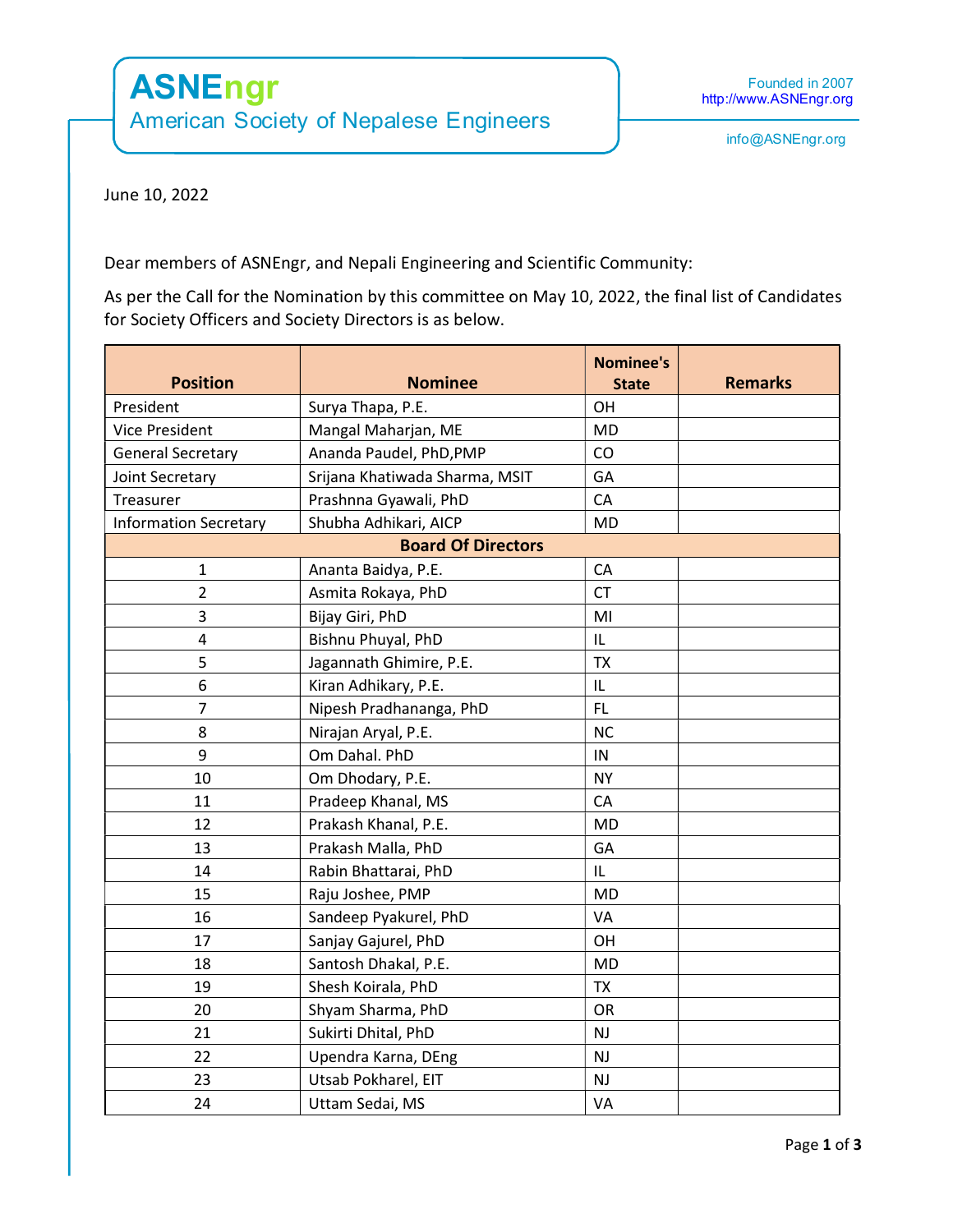Ballot will be sent to each voter on June 11, 2022 and Nomination/Election Committee should receive the ballot/response by 5 PM ET on June 25, 2022. Election Committee reserves the right to make any corrections/changes if necessary. Election Committee's decision will be the final decision on any matter related to Election 2022.

Respectfully Yours,

Nomination/Election Committee-2022 American Society of Nepalese Engineers

Kul Mani Acharya (MD) – Chair Ankur Sharma (IL) - Member Deependra Pokharel (VA) – Member Pradeep Gautam (TX)-Member Narayan Baral (NY) – Member